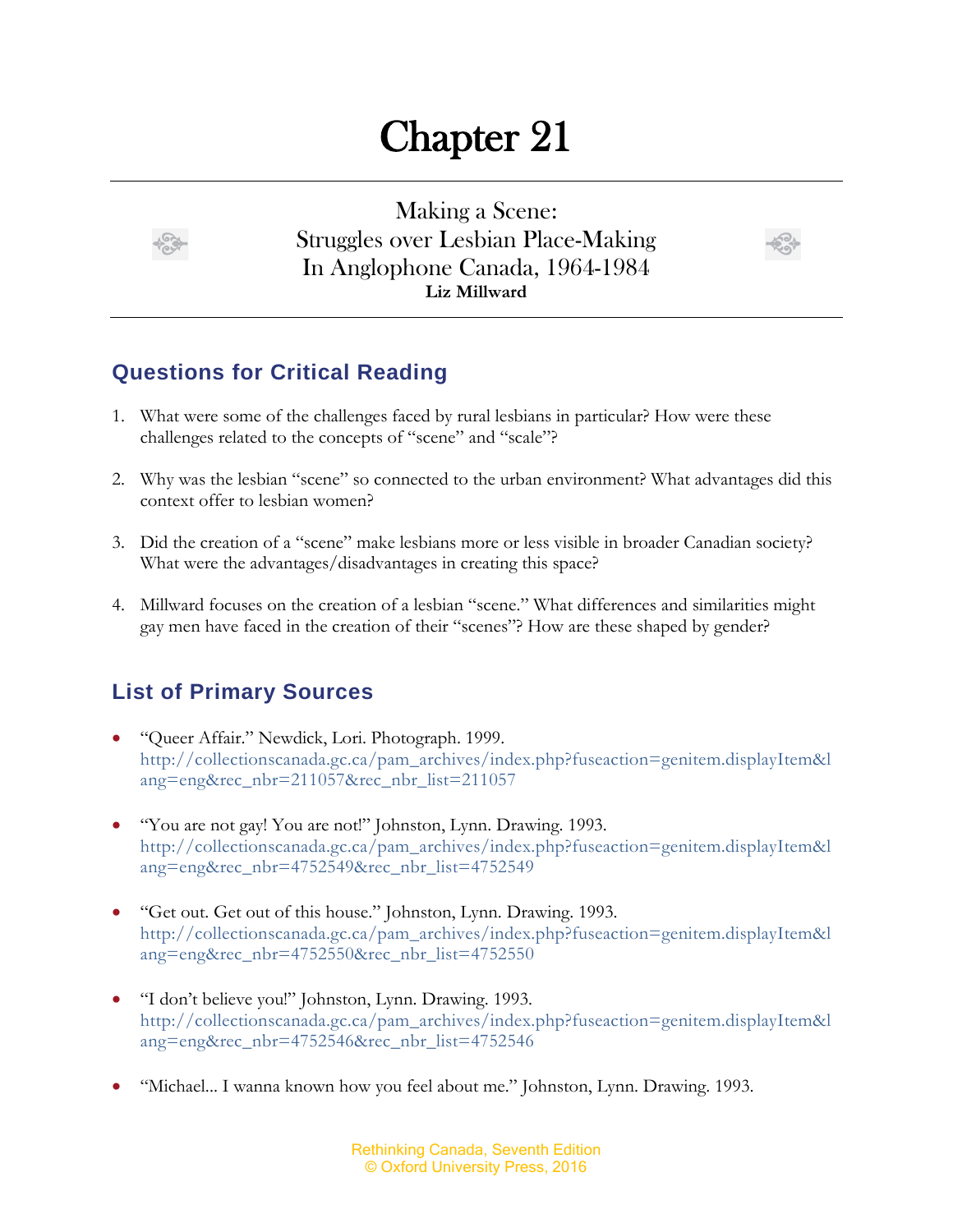[http://collectionscanada.gc.ca/pam\\_archives/index.php?fuseaction=genitem.displayItem&l](http://collectionscanada.gc.ca/pam_archives/index.php?fuseaction=genitem.displayItem&lang=eng&rec_nbr=4752545&rec_nbr_list=4752545) [ang=eng&rec\\_nbr=4752545&rec\\_nbr\\_list=4752545](http://collectionscanada.gc.ca/pam_archives/index.php?fuseaction=genitem.displayItem&lang=eng&rec_nbr=4752545&rec_nbr_list=4752545)

- "Where are you going?" Johnston, Lynn. Drawing. 1993. [http://collectionscanada.gc.ca/pam\\_archives/index.php?fuseaction=genitem.displayItem&l](http://collectionscanada.gc.ca/pam_archives/index.php?fuseaction=genitem.displayItem&lang=eng&rec_nbr=4752542&rec_nbr_list=4752542) [ang=eng&rec\\_nbr=4752542&rec\\_nbr\\_list=4752542](http://collectionscanada.gc.ca/pam_archives/index.php?fuseaction=genitem.displayItem&lang=eng&rec_nbr=4752542&rec_nbr_list=4752542)
- "…And if anyone knows of a reason why these two people should not…" Anderson, David. Drawing. 2000. [http://collectionscanada.gc.ca/pam\\_archives/index.php?fuseaction=genitem.displayItem&l](http://collectionscanada.gc.ca/pam_archives/index.php?fuseaction=genitem.displayItem&lang=eng&rec_nbr=3794008&rec_nbr_list=3794008) [ang=eng&rec\\_nbr=3794008&rec\\_nbr\\_list=3794008](http://collectionscanada.gc.ca/pam_archives/index.php?fuseaction=genitem.displayItem&lang=eng&rec_nbr=3794008&rec_nbr_list=3794008)
- "Cabaret." Vittorio. Poster. 1981. [http://collectionscanada.gc.ca/pam\\_archives/index.php?fuseaction=genitem.displayItem&l](http://collectionscanada.gc.ca/pam_archives/index.php?fuseaction=genitem.displayItem&lang=eng&rec_nbr=2846341&rec_nbr_list=2846341) [ang=eng&rec\\_nbr=2846341&rec\\_nbr\\_list=2846341](http://collectionscanada.gc.ca/pam_archives/index.php?fuseaction=genitem.displayItem&lang=eng&rec_nbr=2846341&rec_nbr_list=2846341)
- "Traditional Jazz Club." Lambeth, Michel. Photograph. c.1955-1976. [http://collectionscanada.gc.ca/pam\\_archives/index.php?fuseaction=genitem.displayItem&l](http://collectionscanada.gc.ca/pam_archives/index.php?fuseaction=genitem.displayItem&lang=eng&rec_nbr=4298257&rec_nbr_list=4298257) [ang=eng&rec\\_nbr=4298257&rec\\_nbr\\_list=4298257](http://collectionscanada.gc.ca/pam_archives/index.php?fuseaction=genitem.displayItem&lang=eng&rec_nbr=4298257&rec_nbr_list=4298257)
- "Yonge Street." Griffith, Julius Edward Lindsay. Print. 1972. [http://collectionscanada.gc.ca/pam\\_archives/index.php?fuseaction=genitem.displayItem&l](http://collectionscanada.gc.ca/pam_archives/index.php?fuseaction=genitem.displayItem&lang=eng&rec_nbr=3704422&rec_nbr_list=3704422) [ang=eng&rec\\_nbr=3704422&rec\\_nbr\\_list=3704422](http://collectionscanada.gc.ca/pam_archives/index.php?fuseaction=genitem.displayItem&lang=eng&rec_nbr=3704422&rec_nbr_list=3704422)
- "Bloor Street, Toronto." Curtin, Walter. Photograph. 1955. [http://collectionscanada.gc.ca/pam\\_archives/index.php?fuseaction=genitem.displayItem&l](http://collectionscanada.gc.ca/pam_archives/index.php?fuseaction=genitem.displayItem&lang=eng&rec_nbr=3829906&rec_nbr_list=3829906) [ang=eng&rec\\_nbr=3829906&rec\\_nbr\\_list=3829906](http://collectionscanada.gc.ca/pam_archives/index.php?fuseaction=genitem.displayItem&lang=eng&rec_nbr=3829906&rec_nbr_list=3829906)
- "Dancing at the Paramount Tavern." Stapleton, W. J. Watercolour. c.1978. [http://collectionscanada.gc.ca/pam\\_archives/index.php?fuseaction=genitem.displayItem&l](http://collectionscanada.gc.ca/pam_archives/index.php?fuseaction=genitem.displayItem&lang=eng&rec_nbr=4462939&rec_nbr_list=4462939) [ang=eng&rec\\_nbr=4462939&rec\\_nbr\\_list=4462939](http://collectionscanada.gc.ca/pam_archives/index.php?fuseaction=genitem.displayItem&lang=eng&rec_nbr=4462939&rec_nbr_list=4462939)

## **Multimedia Resources**

- Canadian Lesbian and Gay Archives [www.clga.ca](http://www.clga.ca/)
- History of the Gay Liberation Movement in Canada [www.uwo.ca/pridelib/bodypolitic/gaylib/glhistory.htm](http://www.uwo.ca/pridelib/bodypolitic/gaylib/glhistory.htm)
- Keeping Our Stories Alive: The Canadian Lesbian and Gay Archives [www.youtube.com/watch?v=FKKBi7SFnqs](http://www.youtube.com/watch?v=FKKBi7SFnqs)
- Toronto's Gay and Lesbian Community